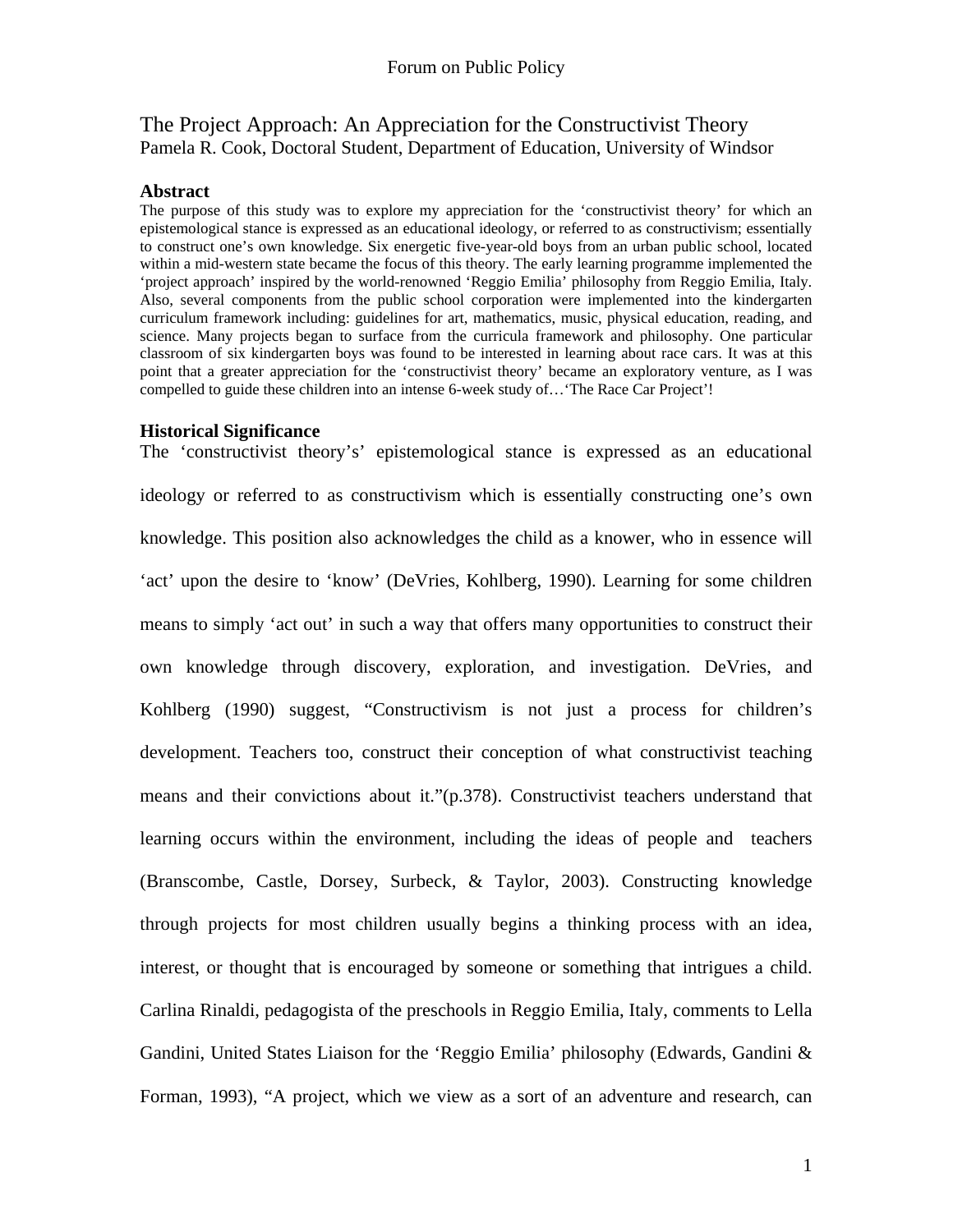start through a suggestion from an adult, a child's idea, or from an event, such as a snowfall or something else unexpected" (p. 108). Young children are easily motivated into discovery by teachers asking open-ended questions that pertain to the child's own interests. Listening to children is one of the key components that assistthe adult while guiding a young child through the process of constructing their own knowledge. As teachers listen to a child's interests will only help to build strongrelationships so that children feel capable and competent. Jerome Bruner (Quoted by Fraser, 2000) believes "Many teachers are too rigid in expecting what children will do. The teacher must wait; live with uncertainty, but in the end, children maydo things that may be a surprise" (p.41). Constructivist teachers document, interpret,observe, make decisions, record, study, and reflect upon the nature of the child as a learner rather than beginning with a curriculum or content within the curricula (Branscombe, et. al., 2003). They realize that children possess all the knowledge and it is the adult's place to become the facilitator, or guide within a young child's world of learning. The constructivist teacher begins to relinquish their right of being the 'all knowing adult' and acts as a facilitator or guide, helping children to engage into authentic learning that is based upon the interests of the child. The challenge for most constructivist teachers encompass academic criteria, public school core curricula, and state standards. This becomes problematic for early childhood educators when faced with federal, ministry and state requirements which continue to become an essential priority of teaching. Constructivist teachers acknowledge their responsibilities to governmental standards by keeping a balance of what '*needs*' to be taught, versus what *'should'* be taught.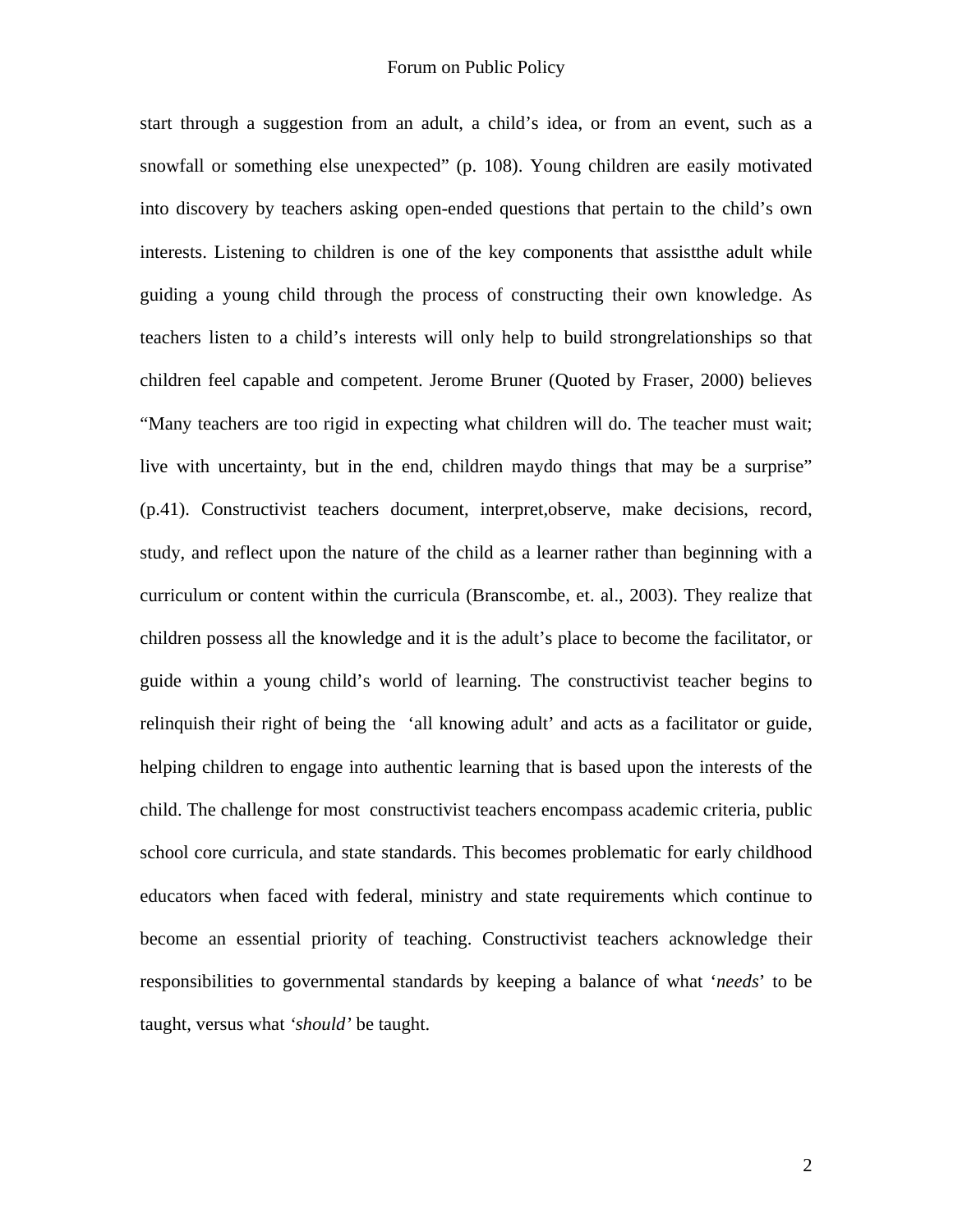In traditional teaching, the emphasis is on subject matter and how to present information to children. Current curricula are typically based on behaviourist theories. Teachers of a behaviourist philosophy will see their role as transmitting information to children to be remembered (Branscombe, et. al., 2003). The teacher's preoccupation is with instructing through sequencing content, drilling, correcting, and testing. In contrast, Piaget's social-constructivist theory implies, "the preoccupation is not the teacher's *'instruction'*, but the child's *'construction'* " (DeVries, et. al., 1990, p. 374). Constructivist teachers see their role as providing creative opportunities for children to experience ideas related to content, which guide a child to consider the content and clarify thinking (Branscombe, et. al., 2003). Jerome Bruner (Quoted by Fraser, 2000) supports Piaget's theory well by conferring, "One obvious answer would be thatit is a place where among other things learners help each other learn, each according to her abilities" (p. 39). Children readily communicate to their teachers what they want to learn, as adults use open-ended questions and strategies to help guide children find solutions will elevate their language capabilities to a level of primary problem solving. The use of language by adults will in turn lead children to use speech to begin the problem solving process (Morrison, 2004). Research suggests that an important way in which 'scaffolding' affects a child's cognitive performance is by stimulating their spontaneous use of private speech as a self-regulatory and problem solving tool. Many studies report that young children use more private speech when they are working with an adult who sensitively supports their activity (Berk, Winsler, 1995). The desire of the constructivist teacher is to 'scaffold' the child's learning process in such a way that the teacher becomes a 'co-constructor' of knowledge, creating a partnership between the child and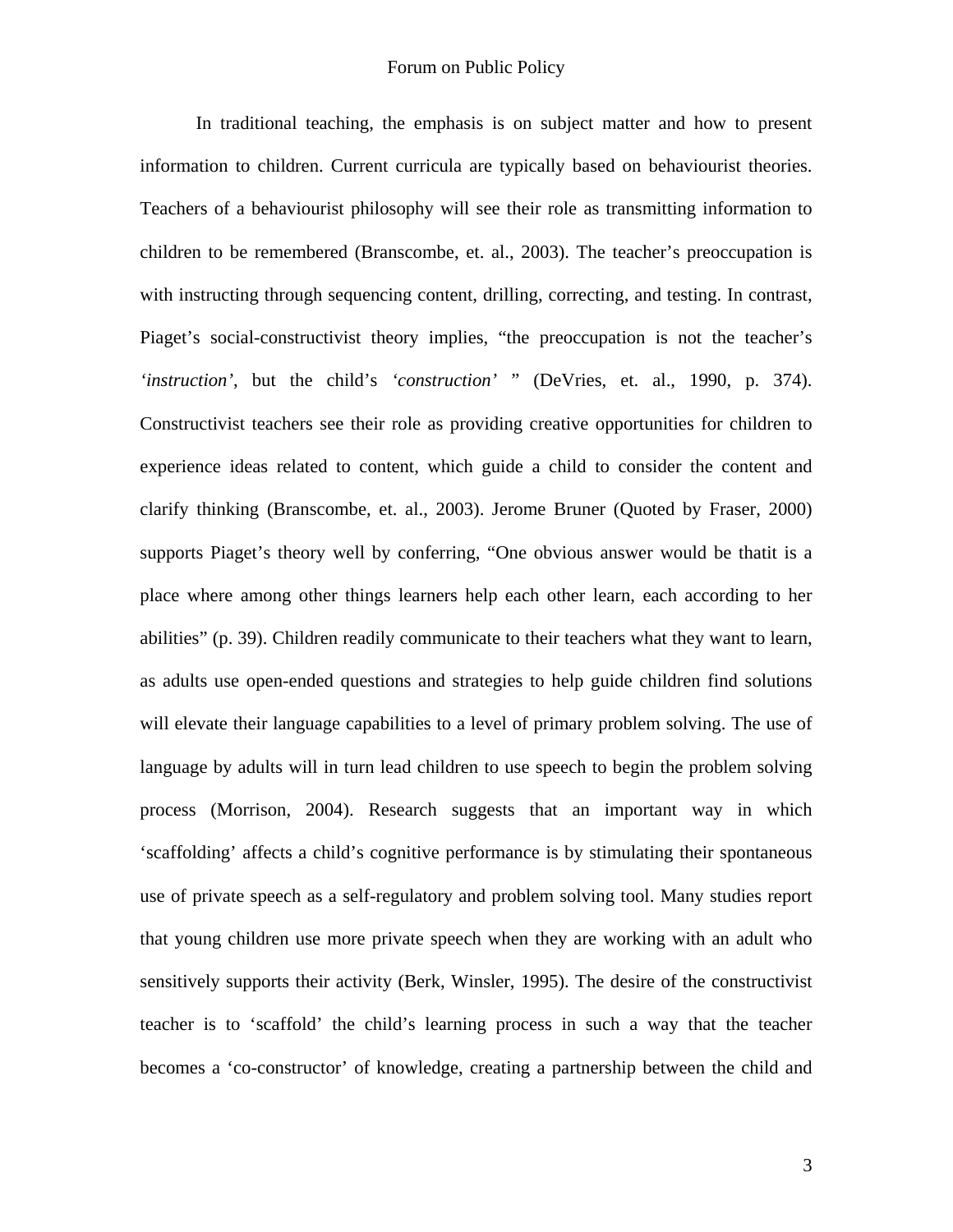the teacher. The adult within this partnership cannot be a teacher of the traditional sense; "he has to be a provocateur that can support and help children in building their own knowledge" (Fraser, 2000, p. 39). The teachers at the Michelangelo School, in Reggio Emilia, Italy, shared to the 1993 Canadian Delegation, "For children to co-construct knowledge they must be able to find the right environment and a partner who can facilitate learning" (Quoted by Fraser, 2000, p. 39). Support will come through as the environment provides activities prepared to assist through a child's learning process (Wortham, 1998).

Lev S. Vygotsky, Russian social-psychologist and social-constructivist refers to his theory of the Zone of Proximal Development (ZPD); the child functions on any given task or tasks with the teacher's aim to work within the continuum of the zone to help the child move forward (Roopnarine, Johnson, 2000). Wortham (1998) supports Vygotsky's theory and realises that for some will move ahead rapidly with minimal support while others may need extensive support to make small gains. An interaction with another person essentially provides clues and offers probing questions. The teacher models a desired skill for a child and will provide practice opportunities. Constructivist teachers that move with children along the educational continuum gain a better understanding that learning experiences are actually conceptualizations of the relationships created between learning and development. Early childhood educators continue to realize the validity of the constructivist approach to learning and the importance of maintaining the progress of play-based, child initiated curricula. DeVries (et. al., 1990) argue for more ambitious, longer-range objectives than usually found in programmes limited to the goal of school readiness. Constructivist goals include academic objectives generally considered to not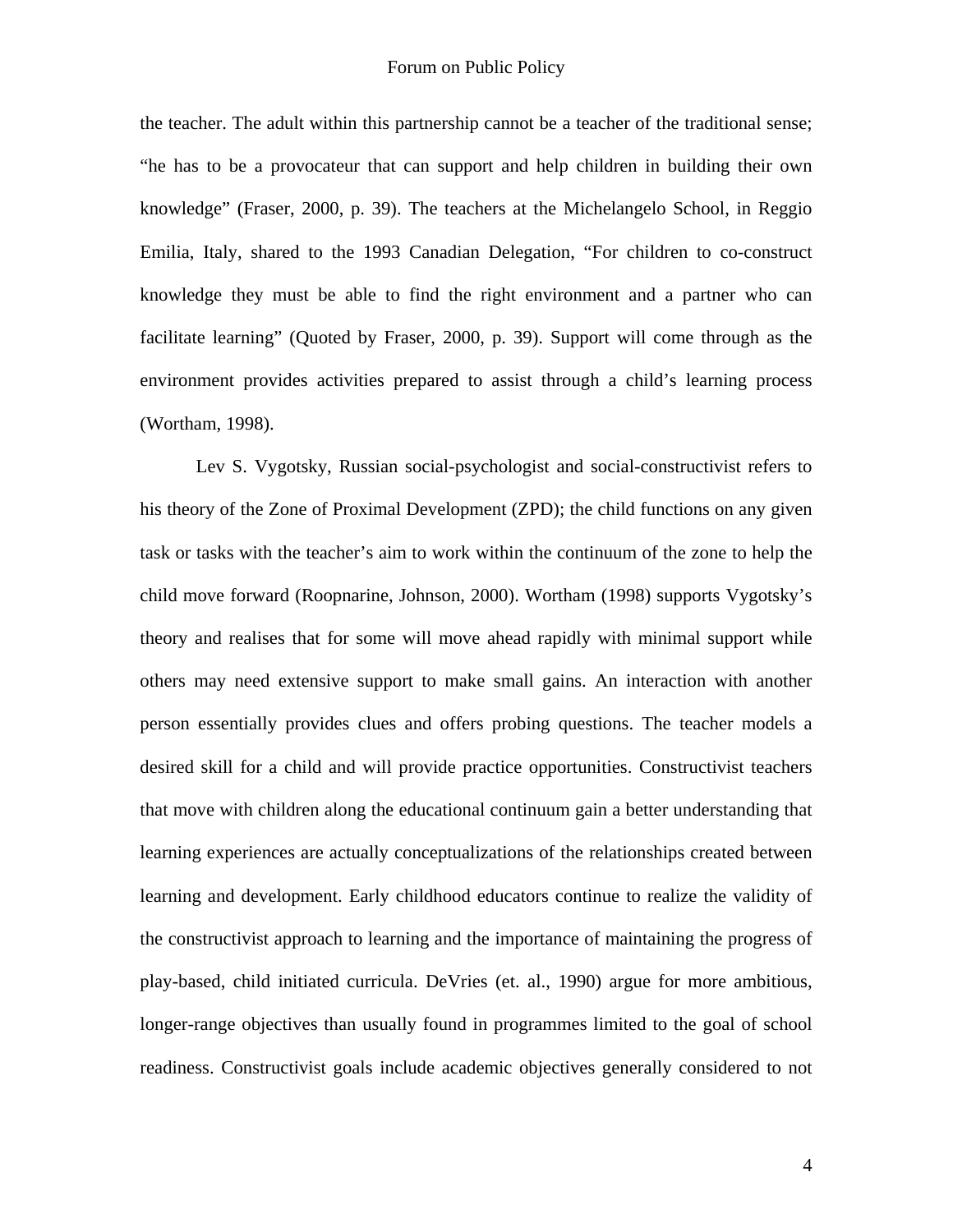have been emphasised enough in non-traditional, child-initiated centre programmes. Academics implemented from the constructivist perspective include subject-matter goals that emerge not from subject-matter analysis, but from an analysis of how children 'think' about the subject matter. Fearless, young children should have every chance to develop freely and naturally from any restraints or inhibitions. The acceptance to teach from a constructivist approach is the beginning towards empowerment. Learning by way of a social-constructivist theoretical philosophy has the ability to offer young children a respectful opportunity to explore their world and gain a better understanding of reality. There is much to be said for theorists who have built a framework of understanding reality from a theory that supports child growth and development.

## **Constructivism**

 The roots of the Italian culture grow deep in Reggio Emilia, Italy, where the people are strong from the perils of atrocities that occurred during World War II. The ancient city brings together an ontological awareness filled with epistemological truths that illuminate and surround with its natural aura. It is a community that is encouraged to represent historical visibility throughout the city, municipal preschools, and surrounding areas.

During the spring of 2001 and 2002, I was able to participate in two separate Study tours to Reggio Emilia, Italy, and a city amerced within rich culture, vibrant family life, and spiritual renewal. Being such a historical landmark, created an even greater appreciation towards a clearer understanding of the research methodologies formed by a whole city providing a philosophy that mirrors the 'constructivist theory'. It was a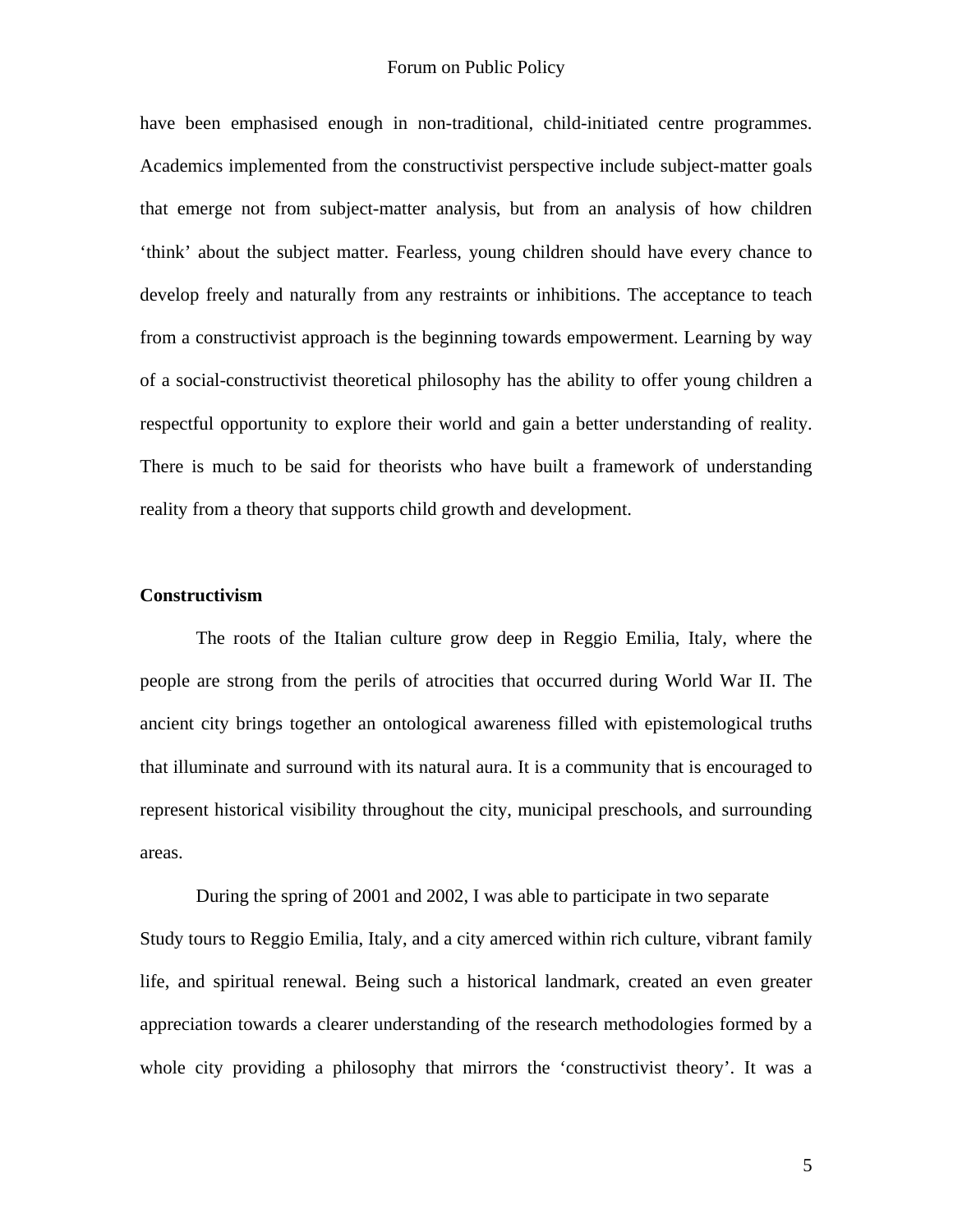significant opportunity for me to experience the 'constructivist theory' as an ontological reality, observing young children ranging from six months to six years of age constructing projects within their own process of development. The interaction of children and adults and adults and children was like that of a 'dance', asking each other inquiring and probing questions. While simultaneously other children continued to explore their environment manipulating diverse pieces of equipment, objects, and materials supplied with clay and wire. As I observed children at their work, I realised that these very same children had been given an opportunity to construct their own knowledge within an environment designed and prepared for them to learn to problem-solve. Loris Malaguzzi, (Quoted by Fraser, 2000) founder of the 'Reggio Emilia' philosophy claims "the 'Reggio Emilia' approach produces for the adults, but above all for the children, a feeling of belonging in a world that is alive, welcoming and authentic" (p. 1). Branscombe and collogues (2003) understand that people within a culture or society teach children by their actions and through direct teaching of facts including: games, songs, rules, vocabulary, and moral expectations of the cultural heritage. It is important for a child living in a community that will help the child understand how to communicate within that culture, what is valued by that society, and how to process factual information. A constructivist teacher, "recognises the importance and what imitations the child needs rather than embracing social knowledge as the total curriculum" (Branscombe, et. al., 2003, p. 47). Children living in 'Reggio Emilia' are capable and competent because of the relationships that been created through parent and teacher involvements, as well as the community. The children have been empowered with opportunities to explore learning through their own personal documentation of research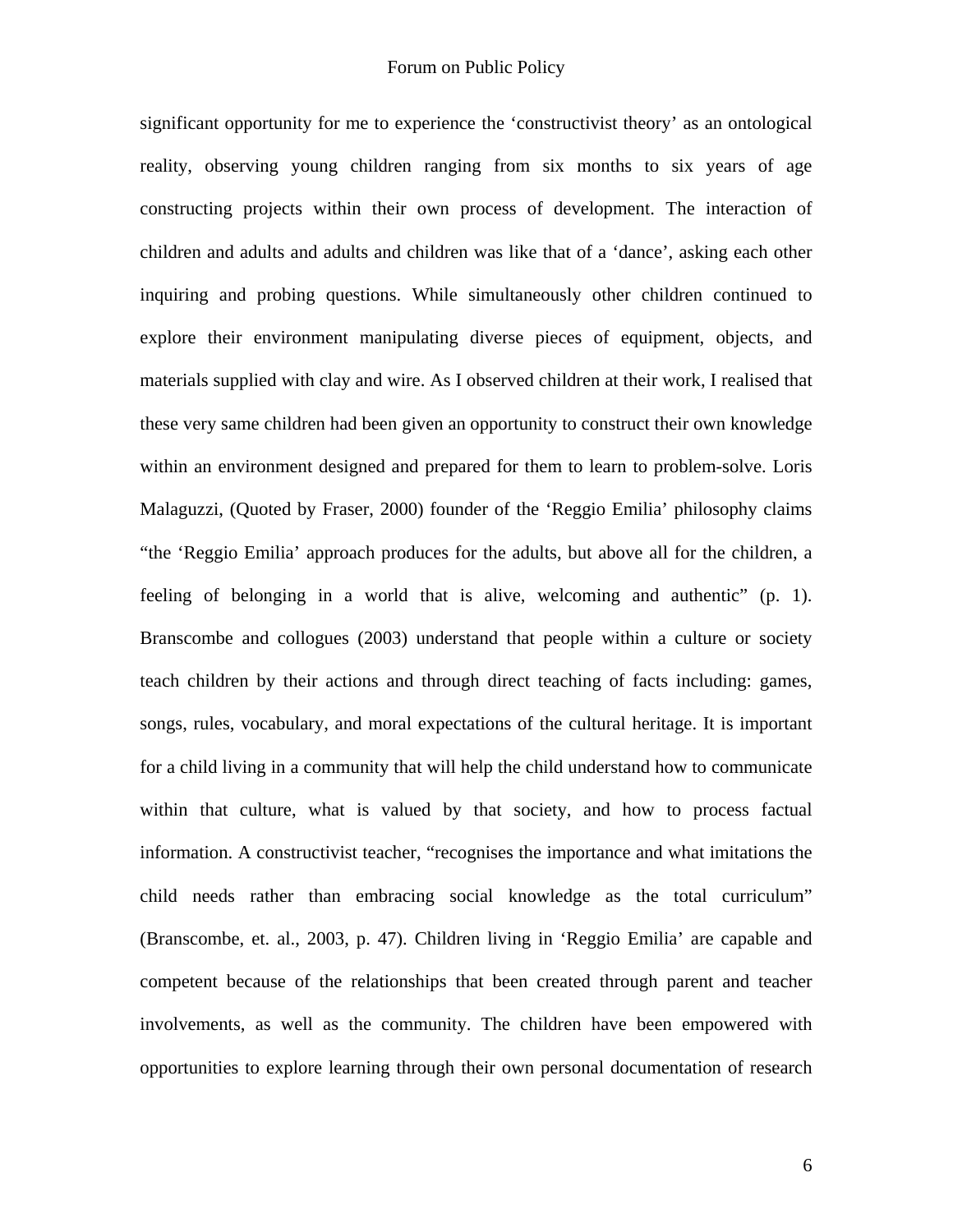portfolios, journal entries of newfound projects, and sketchpads filled with numerous drawings of people and objects. Carlina Rinaldi (Edwards, et. al., 1993) speaks again, on behalf of the 'Reggio Emilia' philosophy, "We see the child as strong, capable, and full of resources: how serious the child is in wanting to grow, how strong a researcher, a semanticist, asking, 'Why am I here?' " (p. 173).

This opportunity provided a way for me to amerce myself within the Italian culture and created a contextual design of understanding within a passionate culture of art, beauty, family, food, music, and learning. The 'Reggio Emilia' philosophy helped me gain a better understanding and appreciate the 'constructivist theory' for many diverse ways that it connects together culture, community and curricula. This approach today continues to embrace children and other countries throughout the world through the message that it brings. My appreciation for the 'constructivist theory' and the 'Reggio Emilia' philosophy will continue to grow as the approach became a methodology and a reality of positive co-constructive learning experiences for six young boys.

# **'The Race Car Project'**

 Six, five-year-old, kindergarten, boys pretended to move around particular objectsfrom within their classroom to recreate cars moving fast, cars in a race, or race cars on a racetrack. From simple observations, it was determined that these same six boys were very eager to learn about racing cars. From that point on, 'The Race Car Project' was about to begin a race of its own!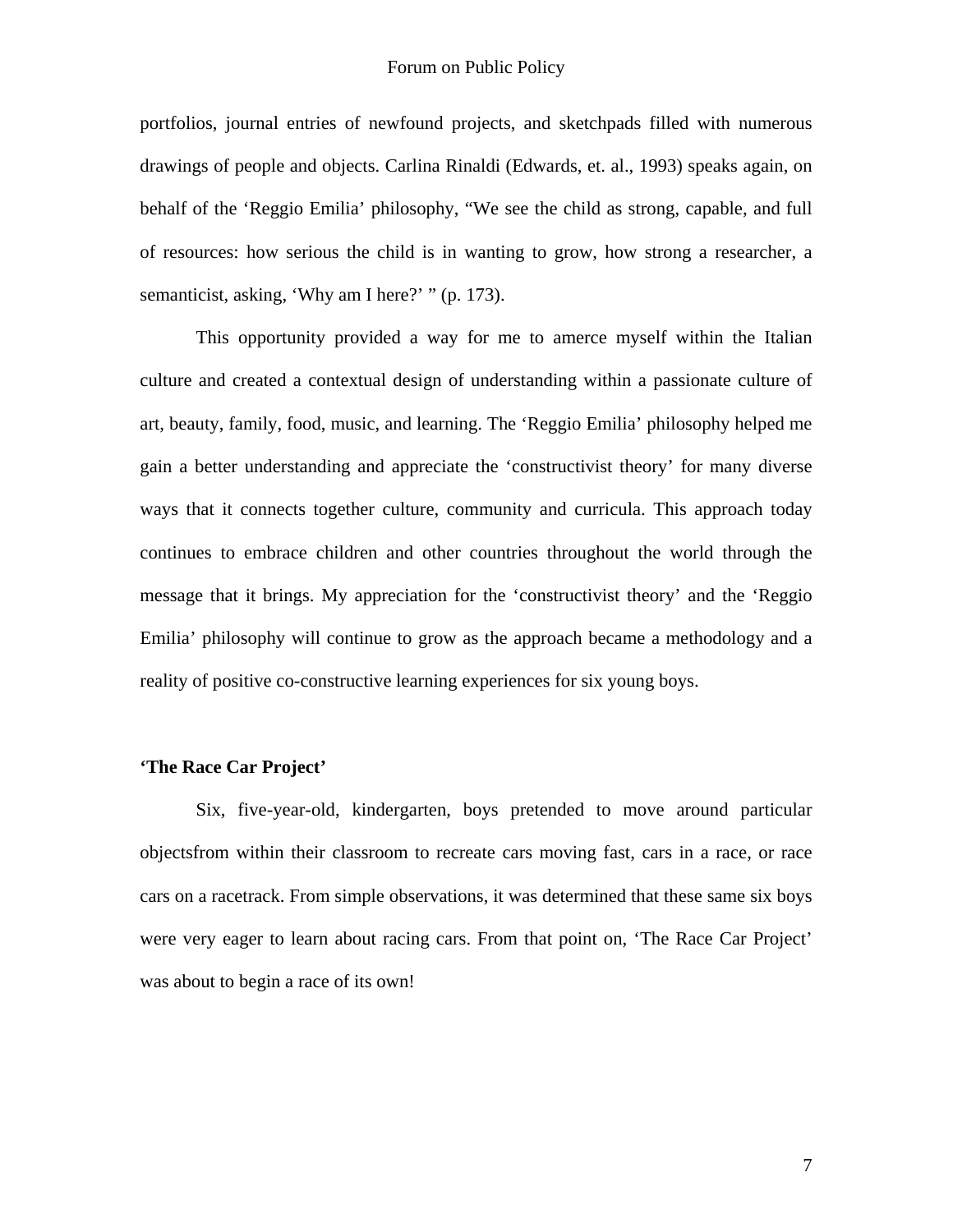#### Forum on Public Policy

 Week 1: Each of the private sessions were scheduled for one hour in length for six-weeks. The one-hour sessions were divided into 15-minute segments that included: discussions, drawing, race car activities, journaling, manipulating, writing, reflecting and revisiting. The first initial session was a discussion of a plan of study, and builds a framework for the project. Branscomber (et. al., 2003) suggest curriculum strategies that use constructivist assumptions such as:

- Plan with what you know about the nature of the learner
- Create learning environments that are authentic
- Begins with what is known about the child and the child's ways of knowing rather than from the curricula or national standards.
- Relate to how the teacher thinks about teaching and learning than how they use a specific set of methods, materials, or approaches.
- Apply constructivist tenets to any curricula

As the first session continued, the boys were asked a series of open-ended probing questions which pertained to their topic of interest. This tactic allowed me to understand exactly what they already 'knew' about race cars, what they 'wondered', and what they wanted to 'learn' (KWL). I discovered quickly that the boys knew that, "race cars ran very fast", "they sometimes crash their motors", "the four wheels might fall off", "they need gas to run" and "that race cars have many different colours with numerals painted them" (personal communication, 'The Race Car Project', October, 2002). Also, they wanted to know why race cars ran fast, and what kind of track they used. In other discussions, they felt that it would be necessary to actually construct their own race cars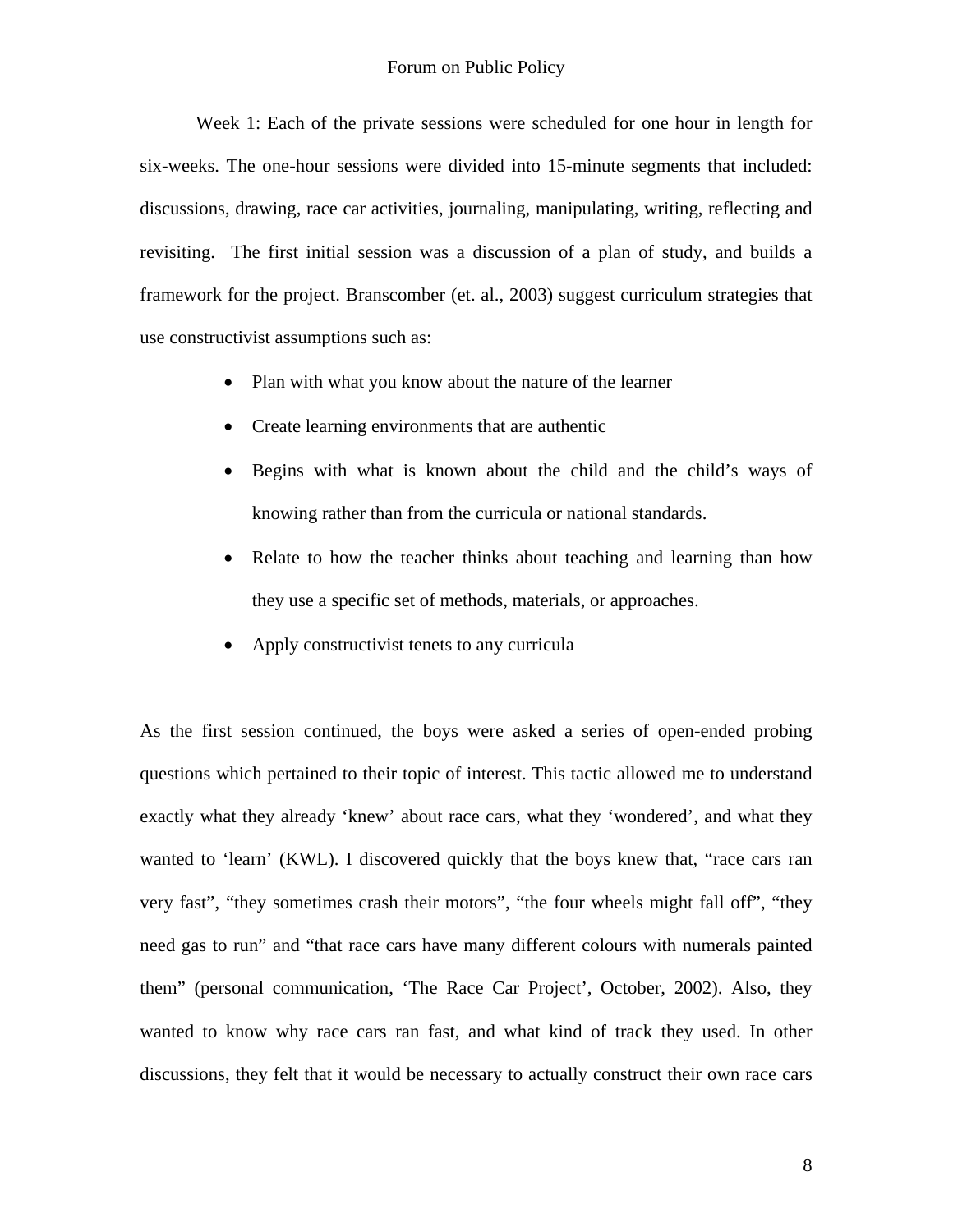and racetrack. A materials list was created including items needed such as: small boxes, wheels, paint, and 'lots of stuff' (personal communication, 'The Race Car Project', October, 2002)! It was decided that the main goals of this project would be to construct their own race cars, racetrack and conduct their own race. It was the boys desire to see that this project would become a reality, and it was my job as the early childhood specialist or *pedagogista* (Italian, for School Educator) of the public school to see that this project would become a reality! The boys were simply ecstatic with their new venture, and it was thrilling to observe children enjoy making sense of their learning as they constructed their own knowledge. Branscombe (et. al., 2003) supports this observation, "Children represent what they know through their behaviours, mental imagery, and language" (p. 45). As the boys discussed their race car topic by sharing with me their thoughts and ideas, the conversation led them to refine and coordinate their thinking (Branscombe, et. al., 2003). The constructivist approach encourages children to reflect on the 'action' of constructing which figures out the patterns for their action play. In addition, the representations of their actions are demonstrated in a way that will show change (Roopnarine, et. al., 2000).

During the next several days, the boys continued to research their topic of car racing by sharing their thoughts, drawing pictures of their interpretations, and documenting their ideas through journaling. The school librarian assisted with the project by sharing books, photos, pictures, and posters pertaining to race cars and racetracks. The boys looked extensively through many of these materials, as well as viewing a children's video of NASCAR (Indiana Academic Art Standard 9 [K.9.2], 2002). The video stirred passion for their topic because they were able to visualize the reality of their project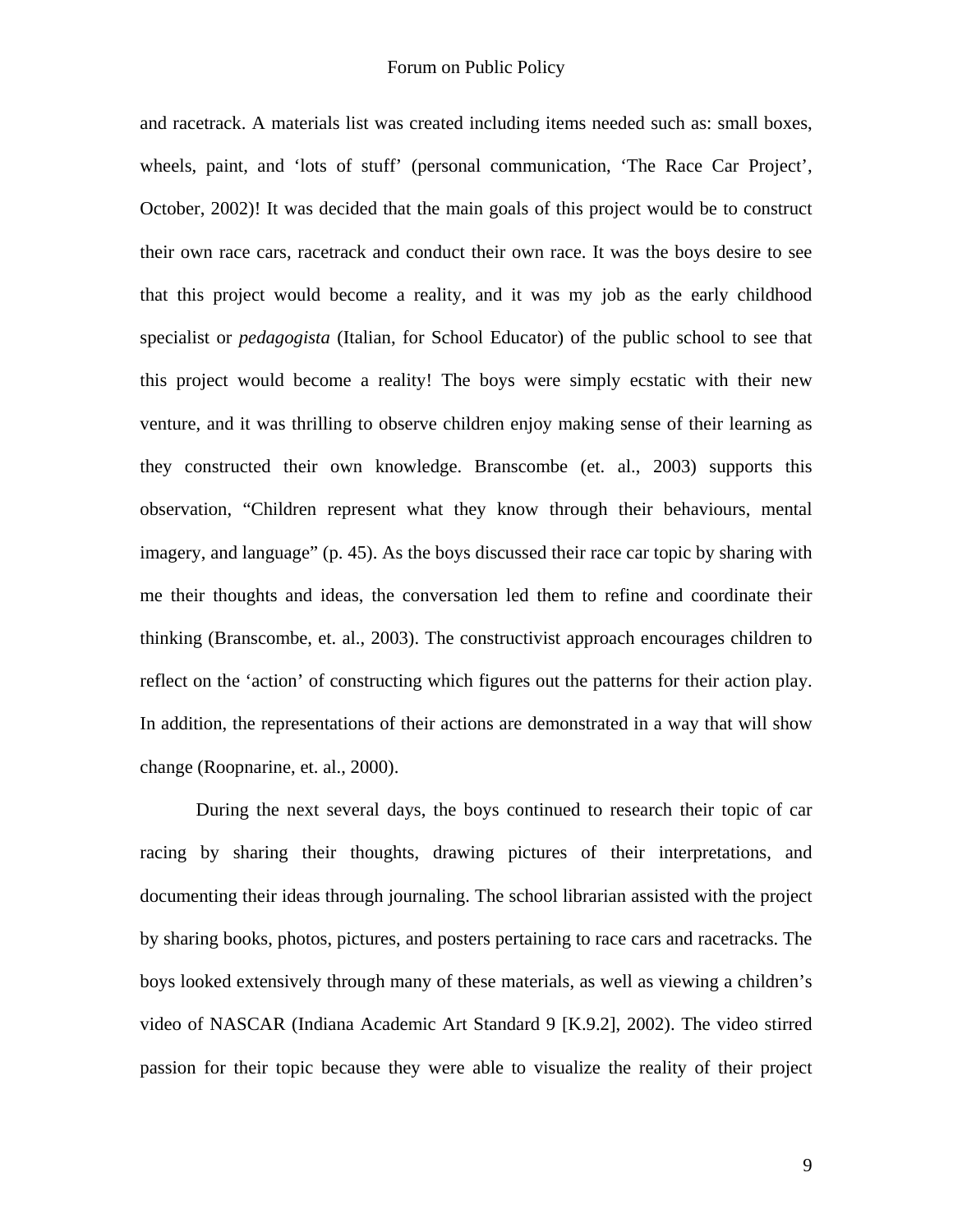through media. The constructivist teacher will continue to guide children as they reflect and revisit an experience, making their ideas visible through various forms of representation, such as speaking out loud, drawing, or otherwise rendering the relations that children are trying to understand (Roopnarine, et. al., 2000). The interesting aspect of a child's work is through their interpretation of a particular topic of interest by drawing after each activity. As their research continued, I invited them to draw pictures of their own interpretations of what they wanted their race cars and racetracks to look like using black pens on white paper. This technique allowed the drawings to standout so that words and other types of materials can be added later. Roopnarine (et. al., 2000) suggests, "It can help make children's ideas more visible" (p. 168). The educators in 'Reggio Emilia', have helped us understand how important drawing is in communicating the thinking process of young children…"the images children draw either from reality or from their imagination makes meaning visible" (Fraser, 2000, p. 161). These activities reflect the State of Indiana Academic Writing Standard 5 for Kindergarten, "In Kindergarten, students begin to write and draw pictures for specific purposes and for a specific audience. Draw pictures and write words for a specific reason."(Indiana Academic Standard [K.5.1], 2002). "Draw pictures and write for specific people" (Indiana Academic Standard [K.5.2], 2002). These activities may also become formal documents used for future re-creations, reference purposes and assessments. Children in 'Reggio Emilia' draw most of their work using black ink pens or black lead pencils on white paper that can later become a piece of documentation for their own personal journals, portfolios or future projects. This activity reflects the State of Indiana Academic Art Standard 7 for Kindergarten, "Use of objects or animals from the real world as subject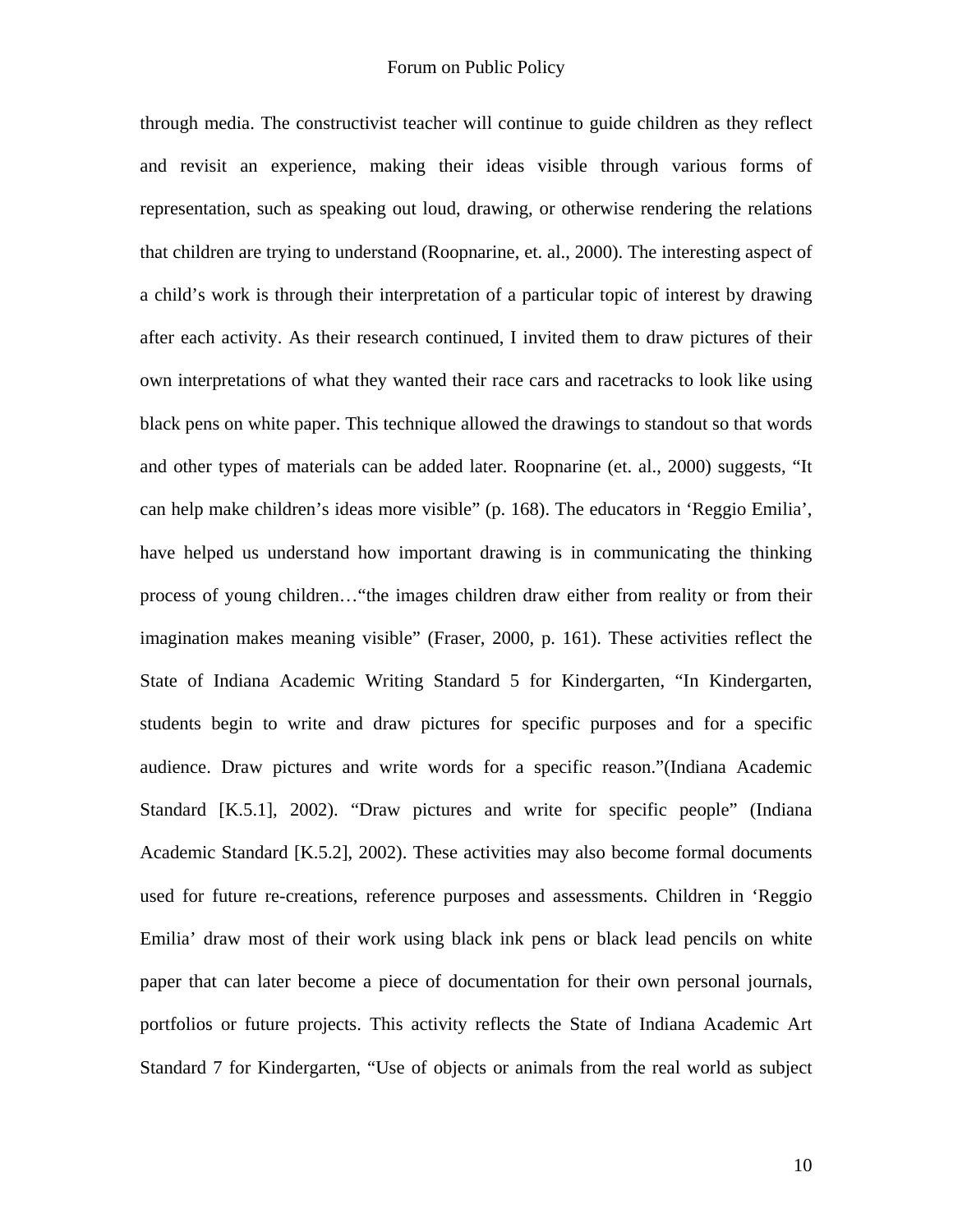matter for artwork" (Indiana Academic Standard [K.7.1], 2002) "Create art that expresses personal ideas, interests, and feelings" (Indiana Academic Standard [K.7.2], 2002).

Week 2: The next five days became a continuation of learning and creating from the boy's own interpretation of what their race cars should look like. While working with several three-dimensional mediums including: clay, playdoh and wire, helped them become aware of spatial relationships. Fraser (2000) implies for teachers to help children explore with clay will help to discover for themselves the many possibilities to inherent with the materials. Loris Malalguzzi, suggests, "The wider the range of possibilities we offer children, the more intense will be their motivations and the richer their experiences" (Quoted by Fraser, 2000, p. 53).

Preparing the environment for each session became a challenge as materials were collected, meeting areas regularly rearranged, and corresponding activities were prepared to create a conducive and stimulating work space for the children and their project. The learning environment from the 'Reggio Emilia' philosophy is referred to as the 'third teacher' which is due to the power that the environment possesses. Fraser (2000) agrees, "creating an environment that acts as a third teacher supports the perspective that knowledge is constructed not in isolation but within the social group" (p. 55). Constructivist teachers that choose to implement the 'Reggio Emilia' approach must think differently about the 'way' the environment is planned. It needs to be designed to provide opportunities for people involved to interact with each other and the environment which in essence is simply co-constructing knowledge (Fraser, 2000).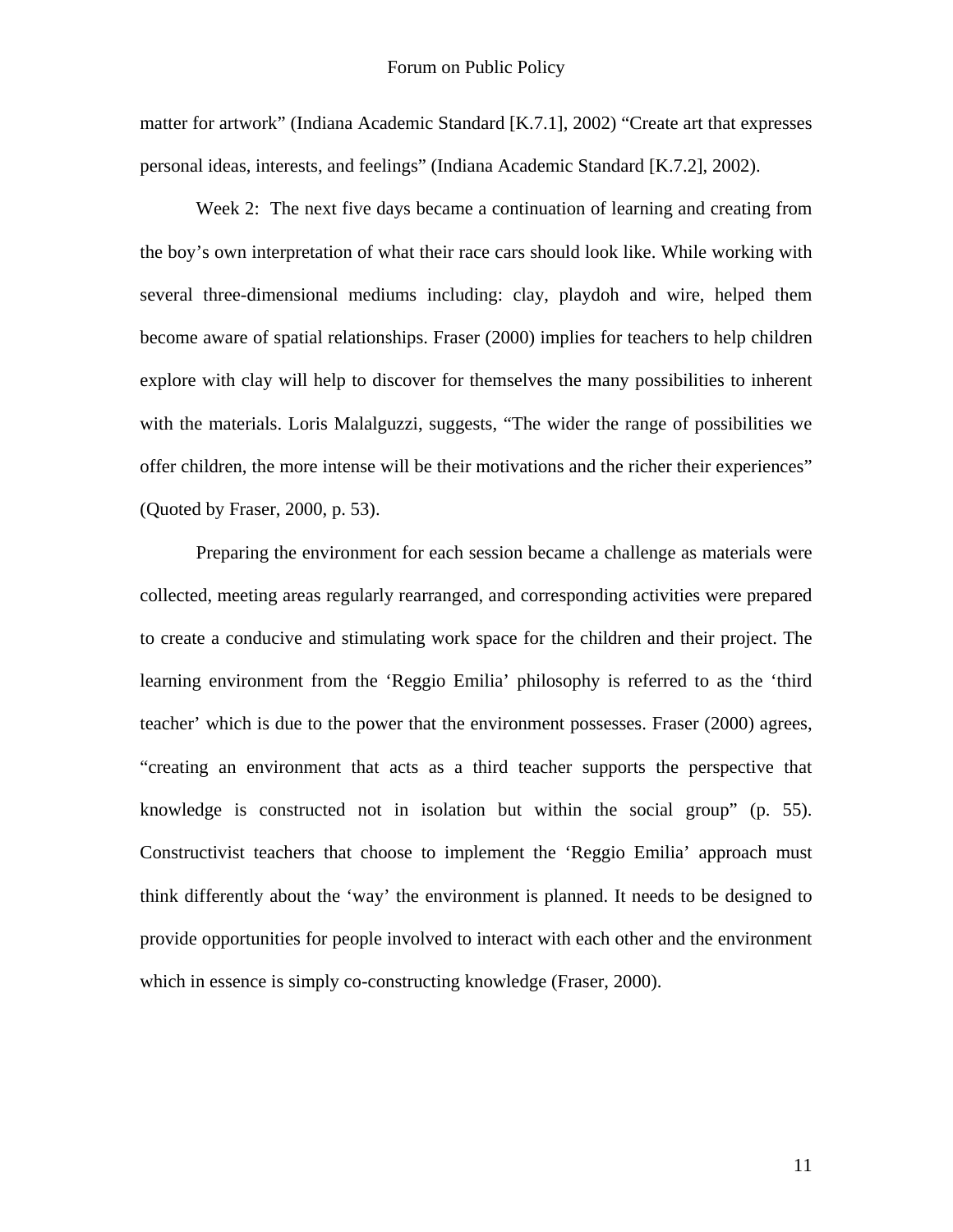Also, Lella Gandini (Edwards, et. al., 1993) comments, "The schools in Reggio Emilia, could not be just anywhere, each school's configuration of the gardens, walls, tall windows, and handsome furniture declares: This is a place where adults have thoughtabout the quality of the environment" (p. 149).

 During the next few designated sessions, the environment was prepared in several different locations throughout the school building and was designed to accommodate the needs of the children's construction. The environment became an instrumental part within the constructing process as many diverse materials were being used. Sessions in the gym area worked well for movement, as well as sculpturing with clay, playdoh and wire. Several narrow long hallways provided additional space for car racing and mural designing. The school library served best as the literacy centre for storytelling, listening tapes of race car stories, and for writing an adventurous race car story. The art room stocked with many diverse materials was sufficient for painting and the final construction of the race cars and racetrack. Lella Gandini, quotes Loris Malaguzzi (Edwards, Gandini & Forman, 1993) as he supports environmental change, "We value space because of its power to organize, promote pleasant relationships between people of different ages, create a handsome environment, provide changes, promote choices and activity, and its potential for sparking all kinds of social, affective and cognitive learning" (p. 149). All of these activities reflect the State of Indiana Academic Art Standard 9 for Kindergarten, "Identify and use processes to express ideas, experiences, and stories include: drawing, painting, printmaking, ceramics, sculpture, fiber, mixed media and new media such as computer, photography, film, etc." (Indiana Academic Standard [K.9.2.], 2002).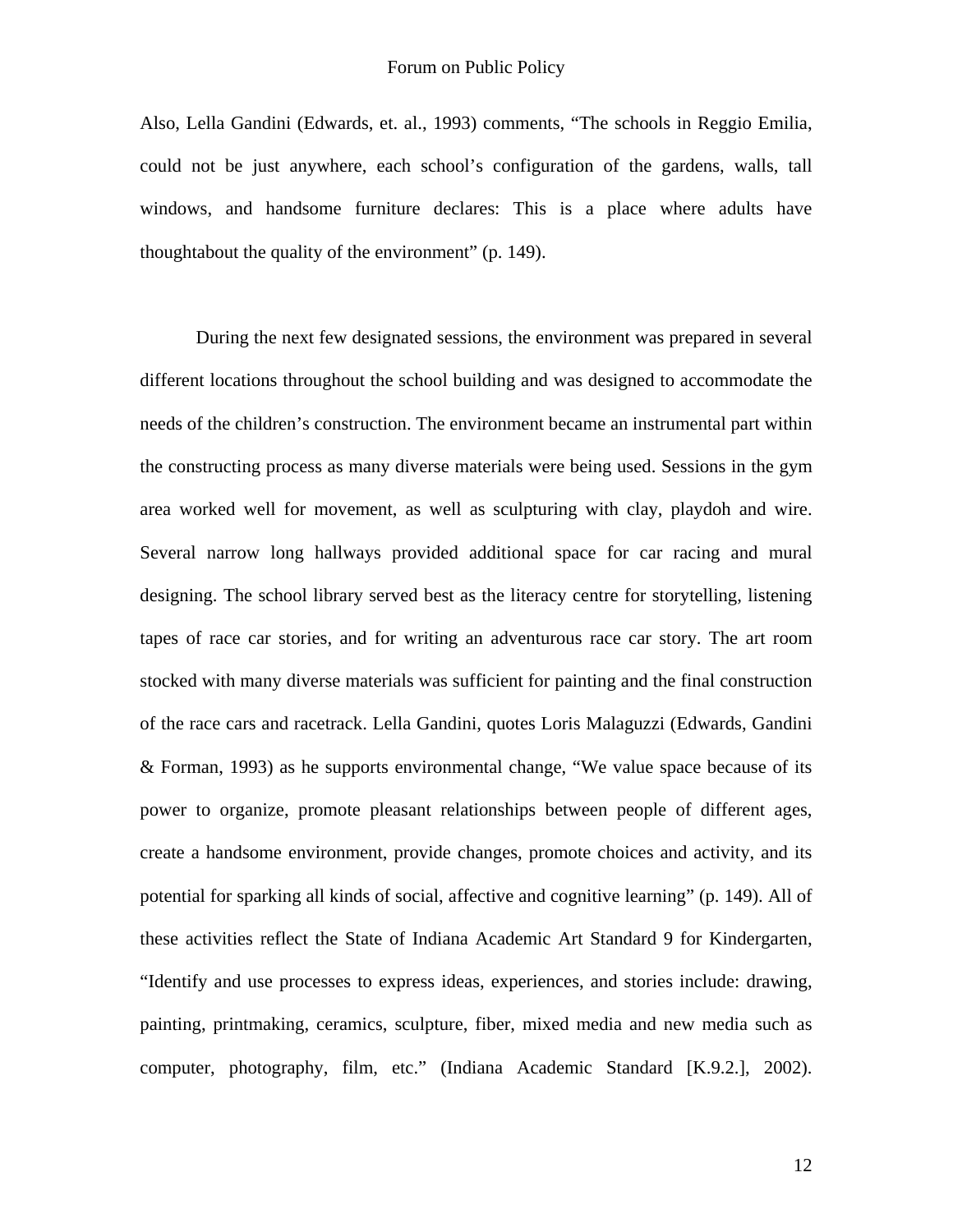"Demonstrate safe and proper use, care, storage of media, materials and equipment" (Indiana Academic Standard [K.9.3], 2002).

By the end of the second week, many other individuals throughout the school building and community became interested in the 'Race Car Project'. Like that of 'Reggio Emilia', the philosophy lends itself to not only to the projects of the children presenting excitement to the municipals schools, but rather captivating the interest of volunteers within the community, as well. The "Race Car Project" caught the curiosity from two of the custodians who came to visit the sessions regularly and assisted during mathematics and racing. The school nutritionist, helped guide the boys in writing their names. Two security officers stopped by during several sessions and literally cheered for the boys as they diligently worked with clay, playdoh, wire, and other sculptures. The administrative assistant, school nurse, school secretary, and principal all enjoyed visiting on several different occasions as they observed the boys during the construction process. In Reggio Emilia, businesses proprietors, parents, teachers, school volunteers, and the whole community are encouraged to get involved with many projects that involve the children. Constructivism truly brings a collaborative effort, a sense of real camaraderie and enthusiasm to a whole community of learners. Lella Gandini (Edwards, et. al., 1993) interviews Sergio Spaggiari, Director of Early Childhood Education in Reggio Emilia, Italy, "each school, parents are highly involved by widening the field of participation, including all types of adults working in the schools - teachers, cooks, aides - all of whom must share the responsibility which stems from being part of a community of educators, not as a threat but as an intrinsic element of collegiality and as the integration of different wisdoms" (p. 97).These activities reflect the State of Indiana Academic Art Standard 10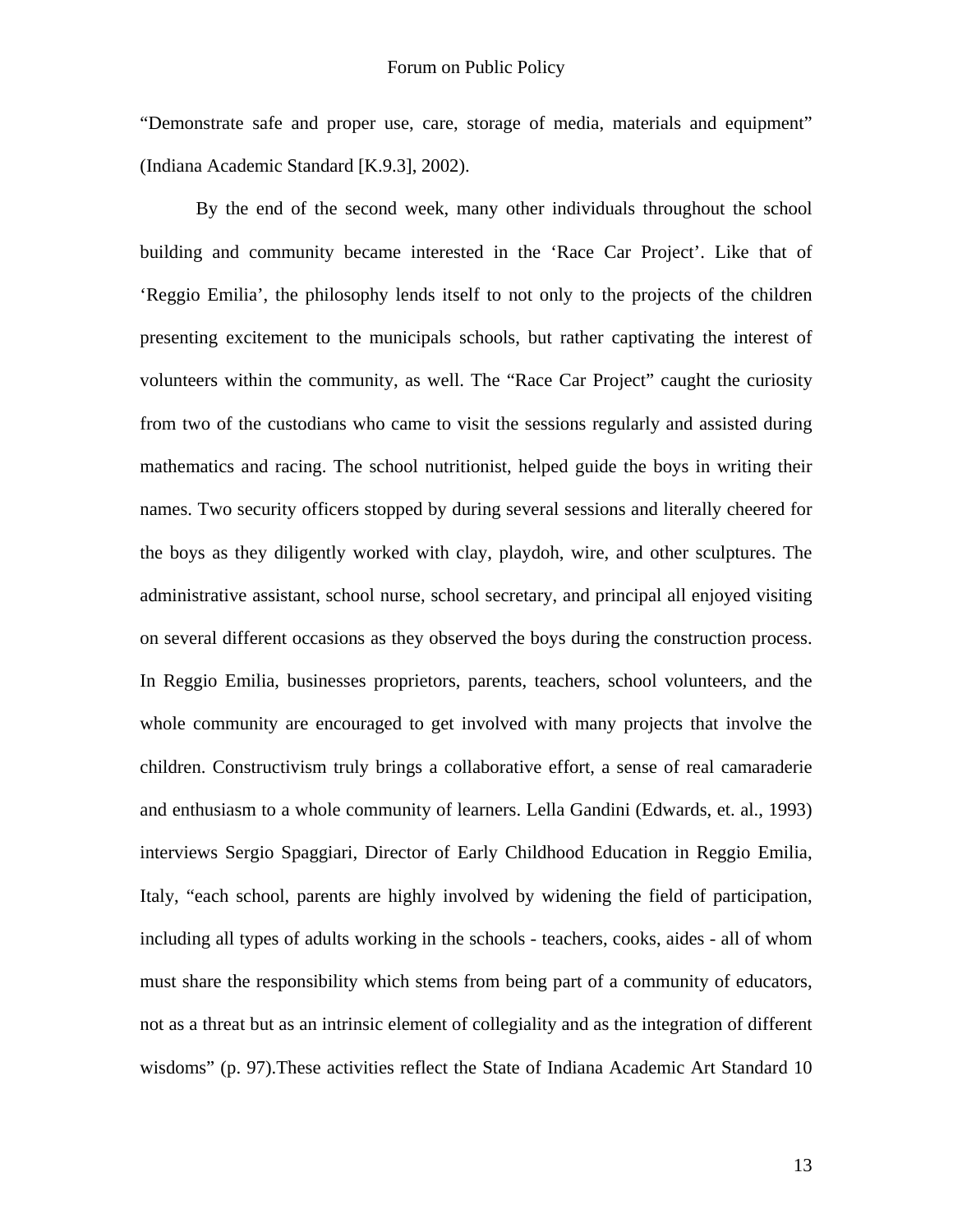for Kindergarten, "Demonstrate thoughtfulness and care in completion of artworks" (Indiana Academic Standard [K.10.1], 2002). "Manipulate a variety of media" (Indiana Academic Standard [K.10.3], 2002).

Week 3: During the third week, much of constructing learning pertained toguiding the children through academics of reading, and writing with art woven through-out their work within each of the subject matters. One particular writing activity simply fascinated the boys as they wrote words and drew race cars and a racetrack using colored permanent markers on a four foot long by three feet wide clear piece of acetate. This activity aroused many intriguing questions that were asked regarding this unique piece of rtwork. Hanging the clear acetate mural in front of a classroom window invited sunlight to shine through which gave a three-dimensional illusion and new meaning to reading, writing and science. In addition to this approach of writing, the boys were given soft oil pastel chalk to review their written word skills by drawing a paper mural of race cars on a racetrack. The mural measured eight feet long by four feet wide and for this piece of artwork it gave the boys a much broader perspective because of the enormous size of the project was so much larger than even their own bodies. This activity reflects the State of Indiana Academic Math, Standard 5 for Kindergarten, "Make direct comparisons of length, capacity, weight, and temperature of objects and recognize which object is shorter, longer, taller, lighter, heavier, warmer, cooler or holds more" (Indiana Academic Standard [K.5.1], 2002).

Reading and writing became such a focal point of the 'Race Car Project', that it as amazing to see the school librarian continue to locate many diverse books that fit so well with the interest of the boys' topic. One particular book, *'Vroom, Chugga VroomVroom'*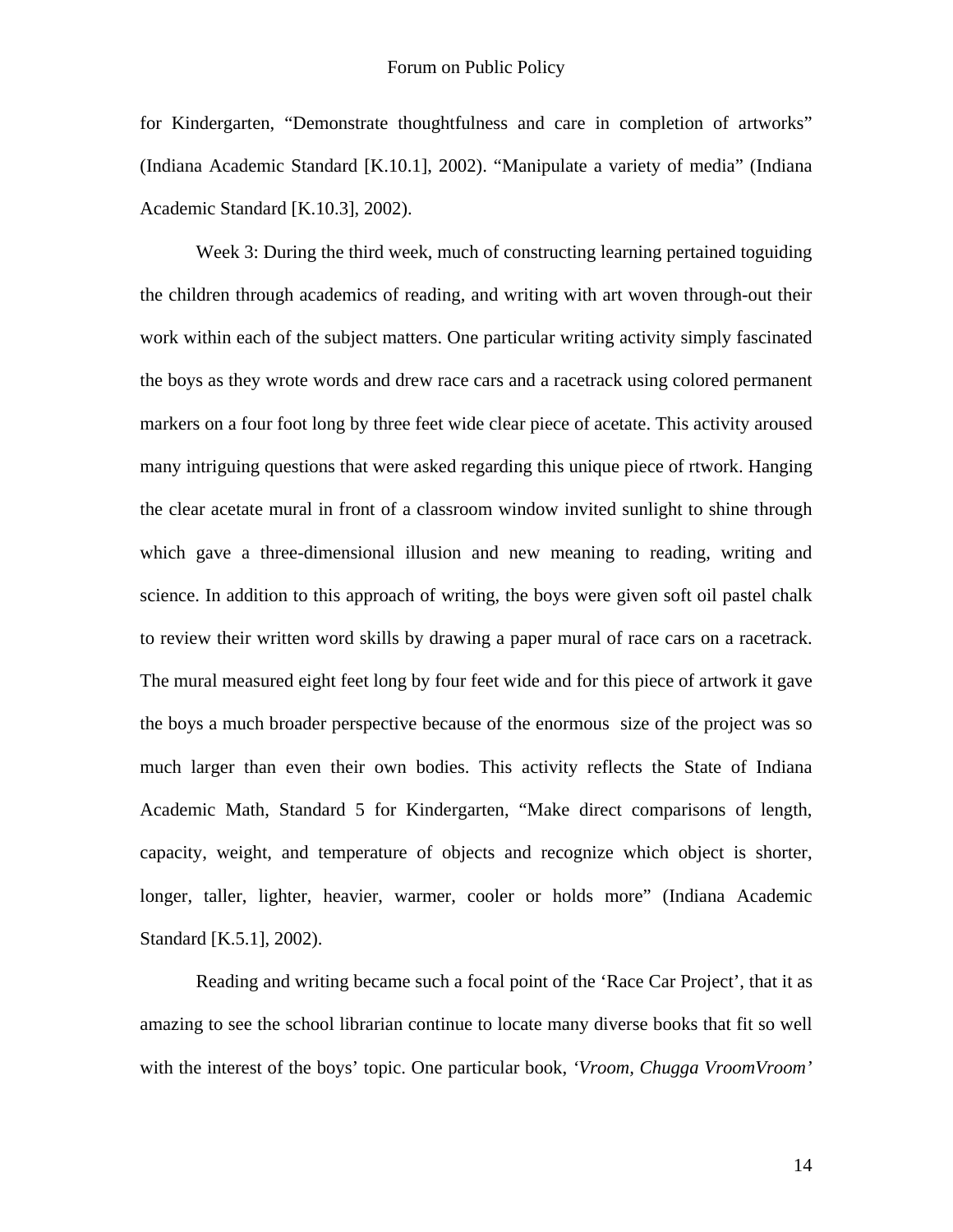(Miranda, 2002) became one of the boys favourite books, reading it over and over as they listened with cassette tape and head phones. This book intrigued the boys so that they cheered with delight and excitement as they continued flipping through the brightly colored pages of the book. Language and phonemic awareness were quite apparent as they continued sharing with each other regarding the cars in the story, "red and white", "the cars… going very fast", and "the cars…as big as a house"! (personal communication, 'The Race Car Project', November, 2002). This activity reflects the State of Indiana Academic Reading Standard 1 for Kindergarten, "Students know about letters, words, and sounds. They apply this knowledge to read simple sentences. Identify the front cover, back cover, and title page of a book" (Indiana Academic Standard [K.1.1], 2002). "Follow words from left to right and from top to bottom on the printed page" (Indiana Academic Standard [K.1.2], 2002). "Understand that printed materials provide information" (Indiana Academic Standard [K.1.3], 2002). "Recognize that sentences in print are made up of separate words" (Indiana Academic Standard [K.1.4], 2002). "Distinguish letters from words" (Indiana Academic Standard [K.1.5], 2002).

I assisted the boys in practice writing using a unique method of designing their own story of a car race. The exhilaration to write from the children was incredible! The boys each used colourful sentence strip writing cards and black pens. Each boy helped to write the story by writing one sentence with my assistance [ZPD] to their writing capabilities. We continued to revisit the story while emphasising language development. These activities reflect the State of Indiana Academic Writing Standard 5 for Kindergarten, "Draw pictures and write words for a specific reason" (Indiana Academic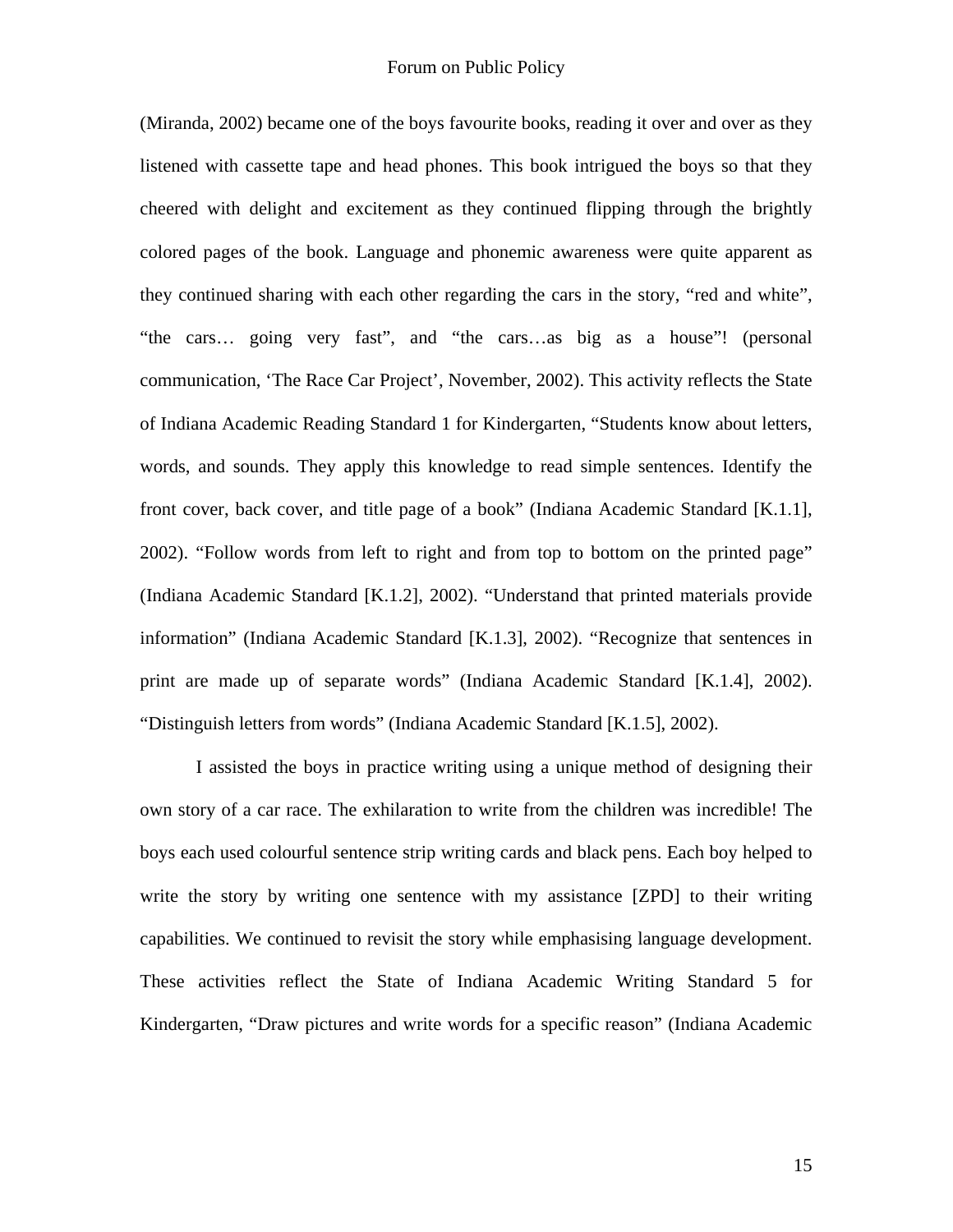Standard [K.5.1], 2002). "Draw pictures and write for specific people or persons" (Indiana Academic Standard [K.5.2], 2002).

 Week 4: The fourth week focused on the academics of mathematics and science areas. The boys used mathematic skills to measure their drawings of race cars, and plastic racing cars that were purchased to help them gain a better understanding of the framework in the construction of their own knowledge. They were given measuring tapes as each child measured how long several racetracks were compared to how far the plastic cars raced each other. The plastic cars were also measured to the length of each racetrack. The boys also thought it was interesting to observe the velocity of the cars racing each other with scientific inquiry. Each additional race car constructed from clay,

playdoh, wire, cardboard and paper allowed for necessary academics to be part of the natural developmental process. These activities reflect the State of Indiana Academic Math Standard 5 for Kindergarten on Measurement, "Make direct comparisons of the length, capacity, weight, and temperature of objects and recognize which objects is shorter, longer, taller, lighter, heavier, warmer, cooler or holds more" (Indiana Academic Standard [K.5.1], 2002). The State of Indiana Academic Science Standard 3 for Kindergarten, "Students investigate, describe, and discuss their natural surroundings. They begin to question why things move. Describe objects in terms of the materials they are made of such as clay, cloth, paper, etc." (Indiana Academic Standard [K.3.1], 2002). "Investigate that things move in different ways, such as fast, slow" (Indiana Academic Standard [K.3.2], 2002).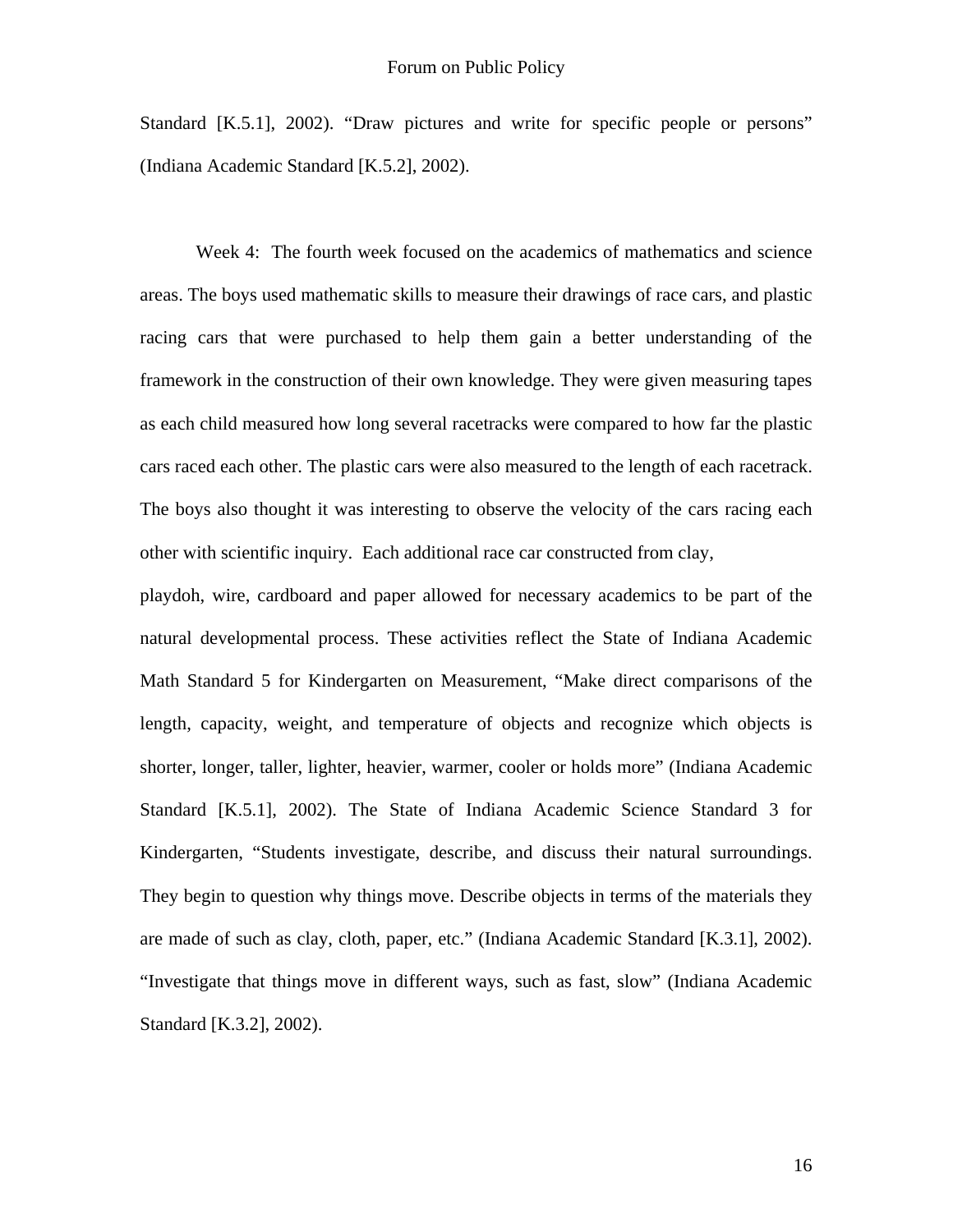### Forum on Public Policy

 Many pieces of art education were woven throughout the 'Race Car Project', including a broader understanding of aesthetics, art forms, environment, and materials.The educators in Reggio Emilia have gone even further in their attempt to show children adults, and the community the value of aesthetics within the education of young children. Fraser (2000) agrees, "Aesthetics is an aspect of relationship that needs to be considered

in presenting materials in the classroom. To foster aesthetic awareness to help children appreciate beauty in the world around them, also means to heighten awareness of the link between things in the environment and the emotional response that objects evoke" (p. 118).

The Arts Education Partnership (1998), administered by the Council of Chief State School Officers and the National Assembly of State Arts Agencies through a Cooperative agreement with the National Endowment for the Arts and the United States Department of Education suggests,

- Reinforce child-directed opportunities of expression and exploration
- Engage children in creating, reflecting and presenting their own art
- Build upon curricular goals and sequential skills of each discipline
- Presentation of artwork when child is emotionally ready.
- Emphasize 'process' of learning the arts and not on finished 'products' (p. 4).

Week 5  $\&$  6: The last two weeks were designated for working primarily on the construction of each boy's own race car. All of the previous methodologies applied to the final goal of the project were experiences designed to assist the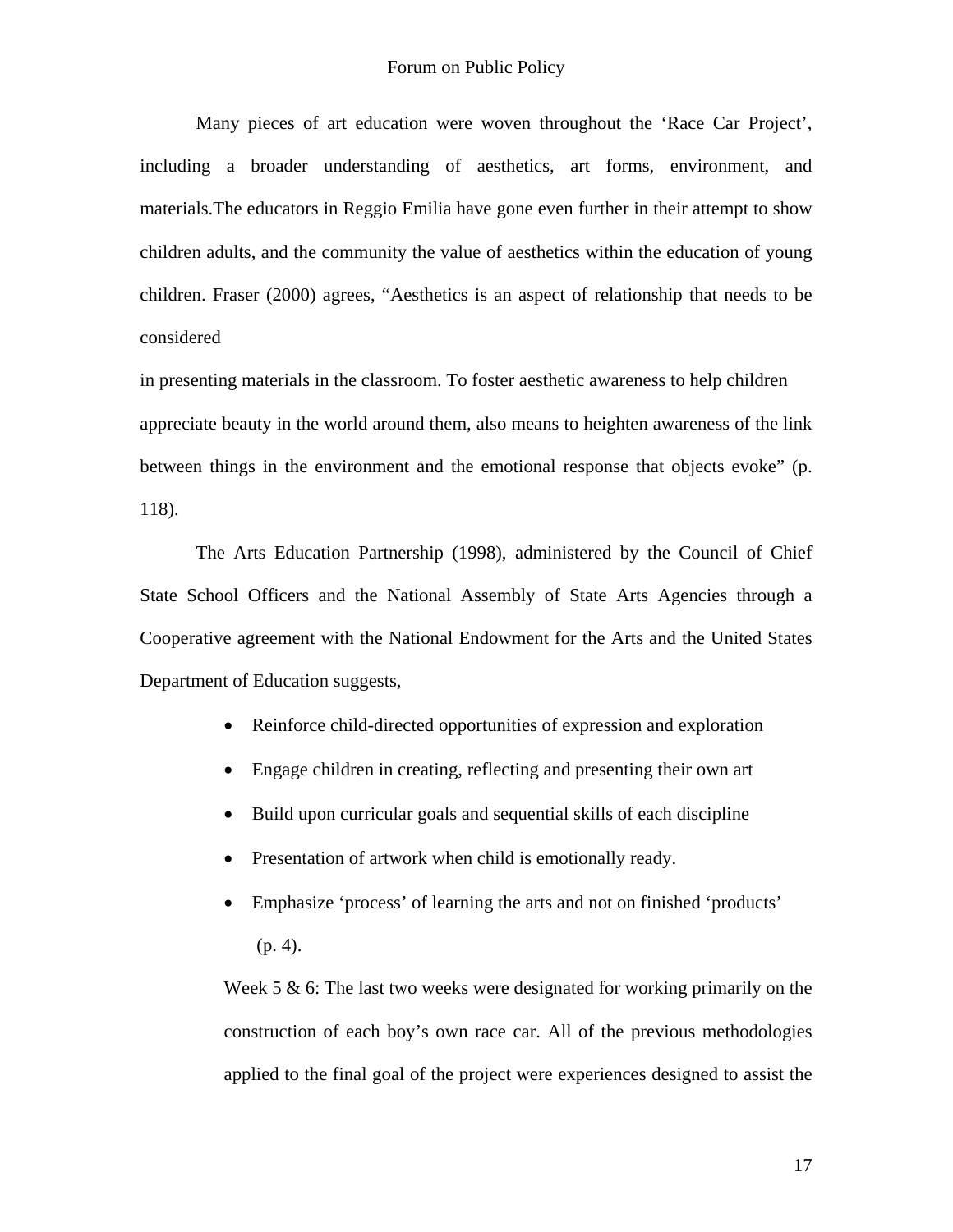boys as they formulated a clear understanding of the reality involving their final piece to the projected goal. The boys continued discussing how to use all the materials available for their own race cars. It was remarkable to observe each boy as he created his race car to his own satisfaction! Numerals were added to some of the race cars while others found shiny materials and particular such objects to use with their project. Part way through the construction process, it became apparent that some of the boys were frustrated on how the wheels were to be attached to the race car. It was discussed and a visiting art teacher from the community offered to assist the boys with their attachment of the wheels to their project. The art teacher brought in several different power tools to help with the construction. This segment of the construction process became a success as the boys were able to work through solving a problem as an adult assisted. It was essentially the decision of the children to accept or reject the offer. This situation obviously confirms Vygotsky's 'scaffolding' theory to be put into practice effectively. Mooney (2000) agrees,

"Vygotsky believed that in order to scaffold well for children, teachers need to be keen observers. This determines where children are in a learning process and where they are capable of going given individual needs and the social context surrounding them" (p. 84). These activities reflected the Problem Solving section of the State of Indiana Academic Math Standard 6 for Kindergarten, "Students make decisions about how to set up a problem, choose the approach, materials and strategies to use in solving problems, use tools such as objects of drawings to model problems, students solve problems in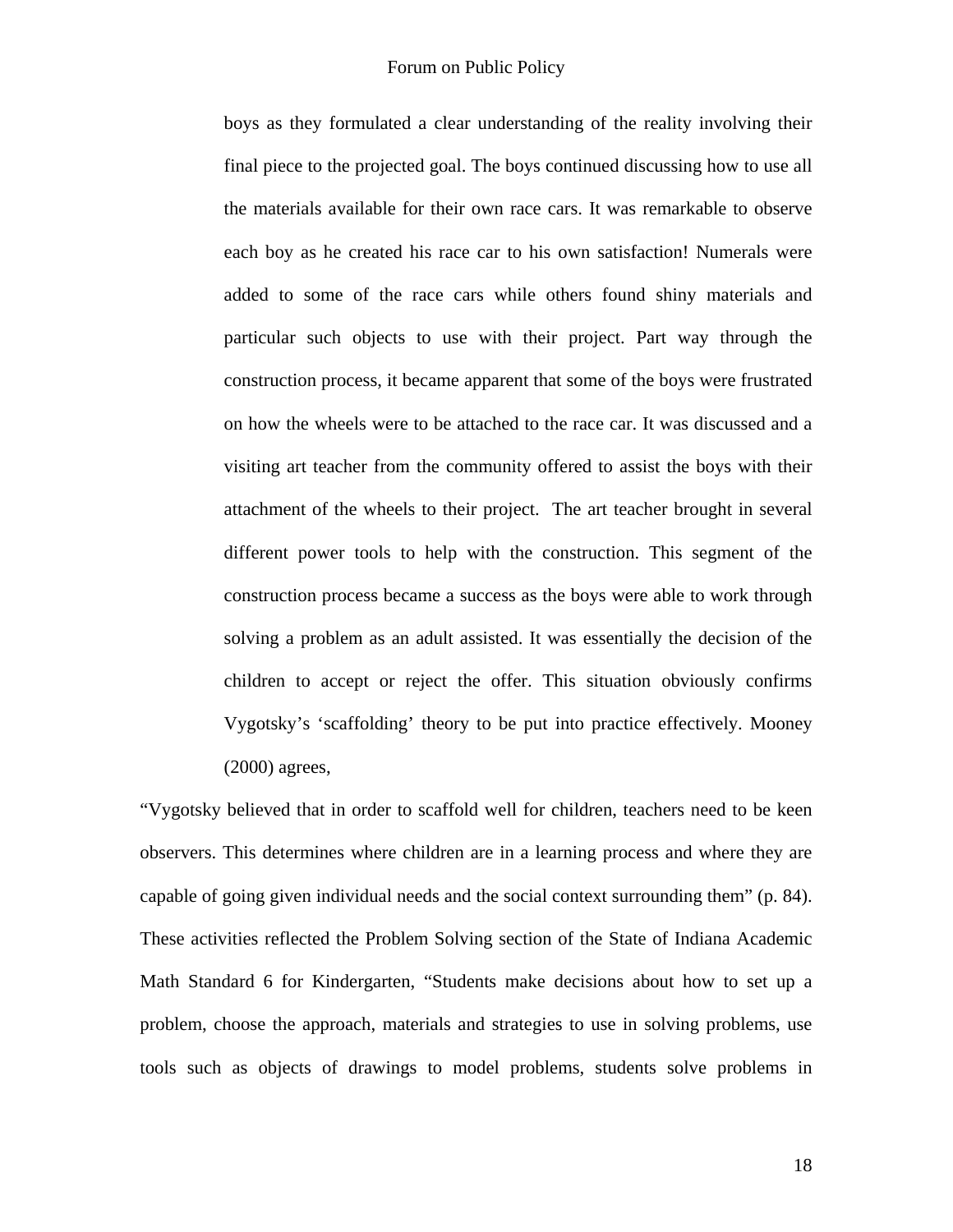reasonable ways and justify their reasoning, explain the reasoning used with concrete objects and pictures, and make precise calculations and check the validity of the results in the context of the problem" (Indiana Academic Standards [K. 6.1, 6.2, 6.3, 6.4], 2002).

# **Conclusion**

 The 'constructivist theory' within early childhood education demonstrates that learning for young children is simply 'acting out' in such a ways that offers opportunities to construct their own knowledge through discovery, exploration and investigation. In Reggio Emilia, there are no time constraints, only one to five children working on a project together. Projects may take a day; week, two weeks, a month, a year to three years, depending on when the child or children determine their projects are finished (Edwards, et. al., 1993). The 'Race Car Project', was designated as a six-week project by the public school corporation primarily to allow many groups of children from each classroom the opportunity to explore diversity within the construction of projects. During the final concluding days, it was decided by the children and me to host an all-school celebration inviting others to share with the boys in their experiences of the 'Race Car Project'. The boys' families, friends, colleagues, students from the local university (where I had been instructing) along with school faculty, staff, and public school administration were all invited to attend this special event. It was a marvelous celebration as the boys and I shared their experiences. We concluded with demonstration of a gallery of documentation which included the boys' construction process, and of course the 'final race' which encompassed the boy's own race cars! The school celebration brought a whole sense of community together within a unique understanding of, *'progettazion*e' or the project approach. Driscoll and Nagel (2005) comment,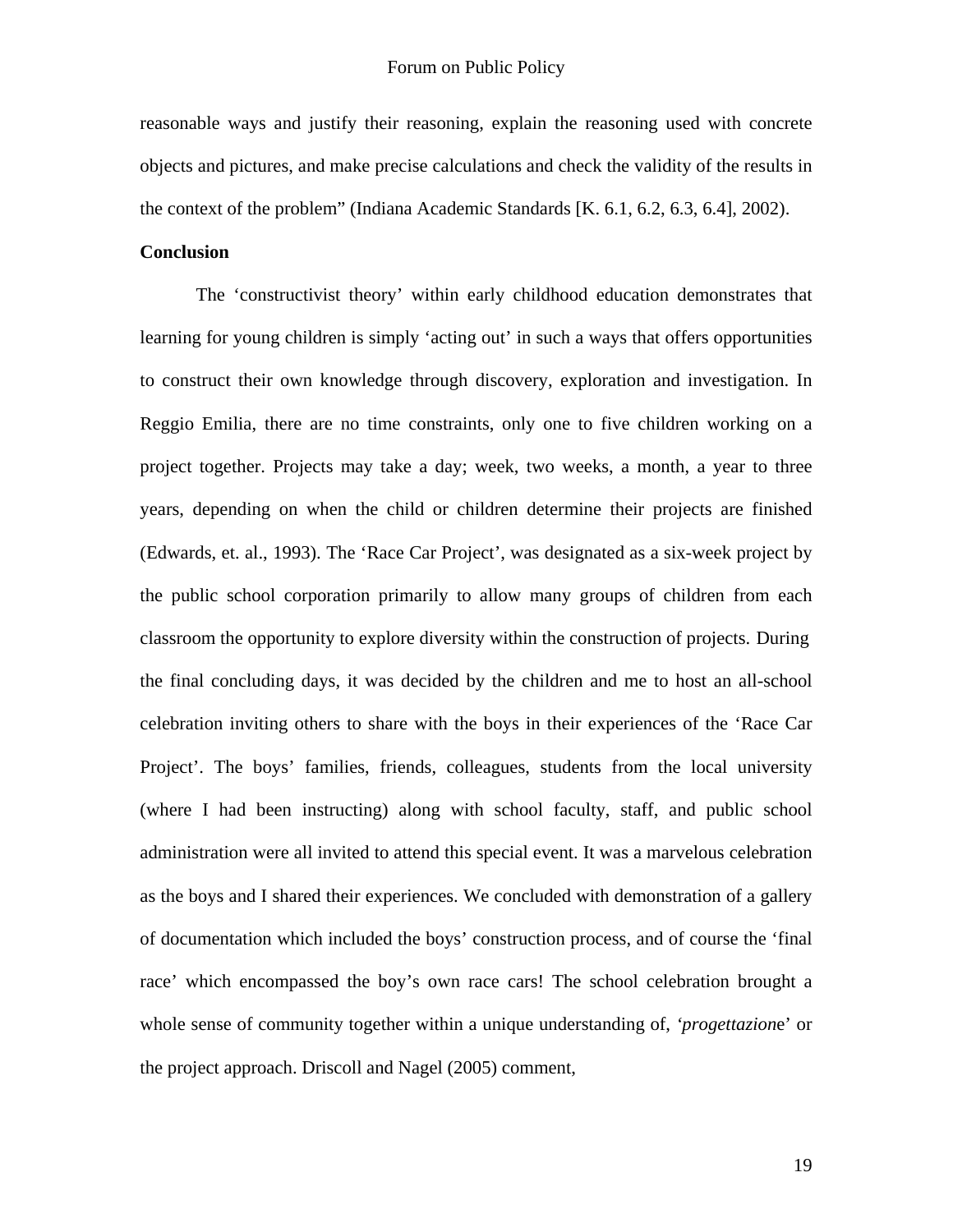"The Reggio Emilia' approach works with the child in relation to other children, to the family, to the teachers, to the school environment, to the community, and to the wider society" (p. 155).

From these experiences of the, 'constructivist Theory' and the 'Reggio Emilia' philosophy, 'The Race Car Project' naturally fits in well with the theoretical framework of both. For anywhere there are children, and anywhere there are projects; my appreciation for the 'constructivist theory' continues to grow!

#### **Resources**

- Berk, L.E., & Winsler, A., (1995). *Scaffolding children's learning: Vygotsky and early childhood education.* Washington, D.C.: National Association for the Education of Young Children.
- Branscombe, N.A., Castle, K., Dorsey, A.G., Surbeck, E., & Taylor, J.B., (2003). *Early childhood curriculum: a constructivist perspective.* Boston, MA: Houghton Mifflin Company.
- DeVries, R., & Kohlberg, L., (1990). *Constructivist Early Education: Overview and comparison with other programs.* Washington, D.C: National Association for the Education of Young Children.
- Driscoll, A., & Nagel, N.G., (2005). *Early childhood education, Birth 8: The world of children, families, and educators* (3<sup>rd</sup> ed.). Boston, MA: Allyn & Bacon.
- Edwards, C., Gandini, L., & Forman, G., (1993). *The hundred languages of children: The Reggio Emilia approach to early childhood education.* Norwood, NJ: Abex Publishing Corporation.
- Fraser, S., (2000). *Authentic childhood: Experiences Reggio Emilia in the classroom.*  Scarborough, Ontario, Canada: Nelson Thomson Learning.
- Indiana Academic Standards., (2002). *Kindergarten, english and language arts curriculum framework.* Indiana State Department of Education.
- Indiana Academic Standards., (2002). *Kindergarten, art curriculum framework.*  Indiana State Department of Education.
- Indiana Academic Standards., (2002). *Kindergarten, mathematics curriculum framework.* Indiana State Department of Education.
- Indiana Academic Standards., (2002). *Kindergarten, science curriculum framework,*  Indiana State Department of Education.
- Indiana Academic Standards. (2002). *Kindergarten, social studies curriculum framework,* Indiana State Department of Education.
- Mooney, C.G., (2000). *Theories of childhood: An introduction to Dewey, Montessori, Erikson, Piaget & Vygotsky.* St. Paul, MN: Redleaf Press.
- Miranda, A., (2002). *Vroom, chugga, vroom-vroom.* Boston, MA: Houghton Mifflin Company.
- Morrison, G.S., (2004). *Early childhood education today* (9<sup>th</sup> ed.). New Jersey: Merrill Prentice-Hall, Incorporated.
- Roopnarine, J.L., & Johnson, J.E., (2000). *Approaches to early childhood education.* New Jersey: Merrill Prentice-Hall, Incorporated.